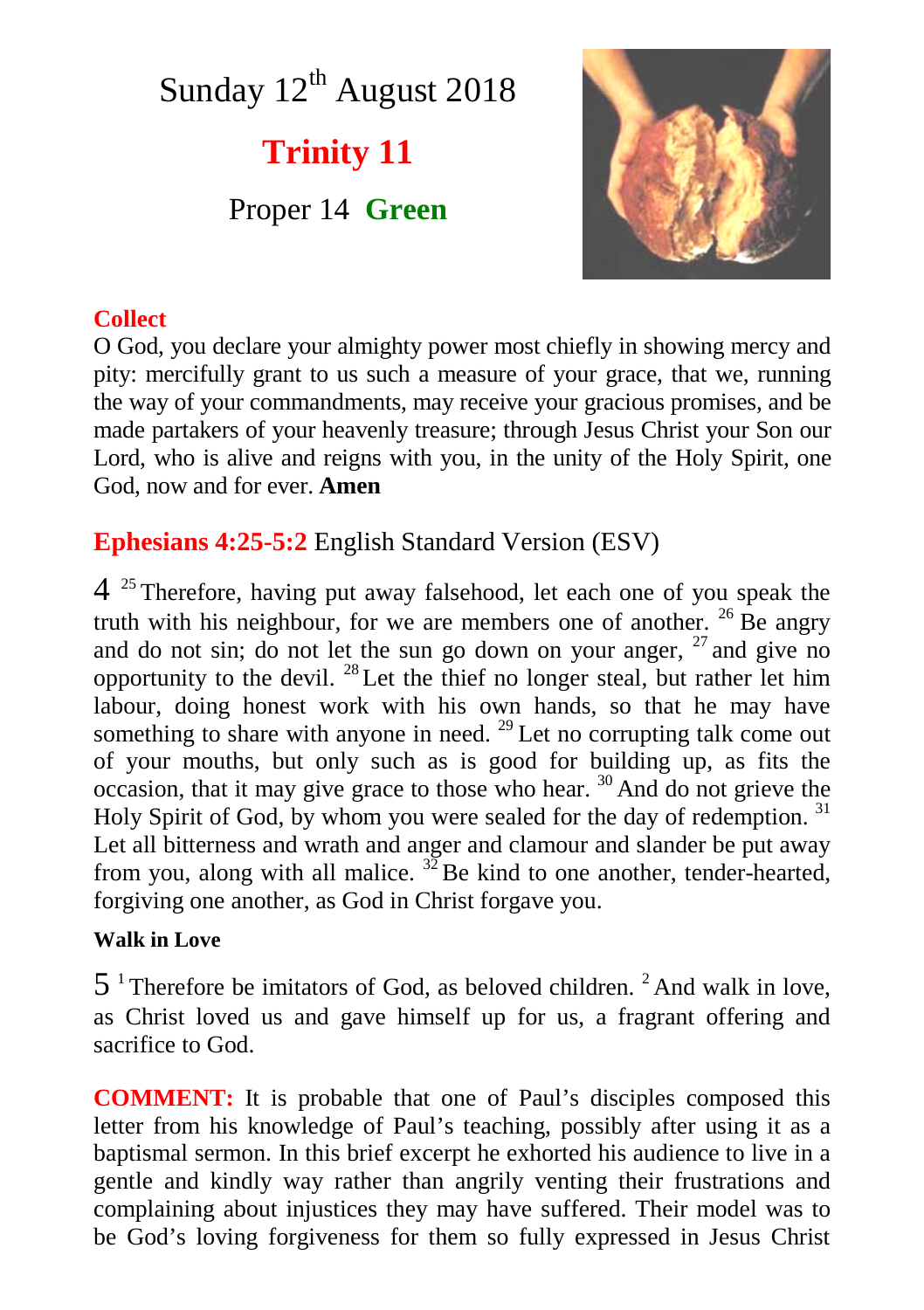who died for them. The Pauline letters were written for real situations within the early faith communities. We have few resources to decipher exactly what those circumstances may have been when these letters were composed. It would appear from the context of this passage that there was a considerable amount of bickering and quarrelling going on in this congregation. Either that, or the letter was addressed to faith communities in general who were in great conflict over the issue of whether Jews and Gentile could fellowship together. Apparently anger and deceit within the fellowship had become serious concerns. People also seem to have been taking advantage of one another. Some may have been only partially reformed thieves (verse 28). When people are riled up about issues, they often criticise and condemn one another mercilessly. That may be what the author had in mind about "evil talk" in verse 29. His antidote to that kind of talk is worth noting. Did the anonymous author also have in mind Paul's "fruits of the Spirit" in verse 30? He certainly made direct reference to the Spirit as the seal of our future redemption, a phrase that occurs in the Pauline corpus many times. Then he returned to his earlier concern about serious communication issues that had arisen within the church for which there was only one solution: to speak in kindly, gentle words with gracious forgiveness modelled on God's forgiving grace in Jesus Christ. That, of course, would require considerable change of heart and perhaps some personal sacrifice of pride, especially for those who had been hurt by harshly spoken words. As a preacher once noted; "Only those who have been hurt can be forgiving because they have been wounded and violated." That is exactly what God did – and does – continually and consistently.

#### **John 6:35, 41-51.** English Standard Version (ESV)

6 <sup>35</sup> Jesus said to them, "I am the bread of life; whoever comes to me shall not hunger, and whoever believes in me shall never thirst.

<sup>41</sup> So the Jews grumbled about him, because he said, "I am the bread that came down from heaven." <sup>42</sup> They said, "Is not this Jesus, the son of Joseph, whose father and mother we know? How does he now say, 'I have come down from heaven'?" <sup>43</sup> Jesus answered them, "Do not grumble among yourselves. <sup>44</sup> No one can come to me unless the Father who sent me draws him. And I will raise him up on the last day. <sup>45</sup> It is written in the Prophets, 'And they will all be taught by God.' Everyone who has heard and learned from the Father comes to me— <sup>46</sup> not that anyone has seen the Father except he who is from God; he has seen the Father. <sup>47</sup> Truly, truly, I say to you, whoever believes has eternal life. <sup>48</sup> I am the bread of life.  $49$  Your fathers ate the manna in the wilderness, and they died.  $50$  This is the bread that comes down from heaven, so that one may eat of it and not die.  $<sup>51</sup>$  I am the living bread that came down from heaven. If anyone eats of this</sup>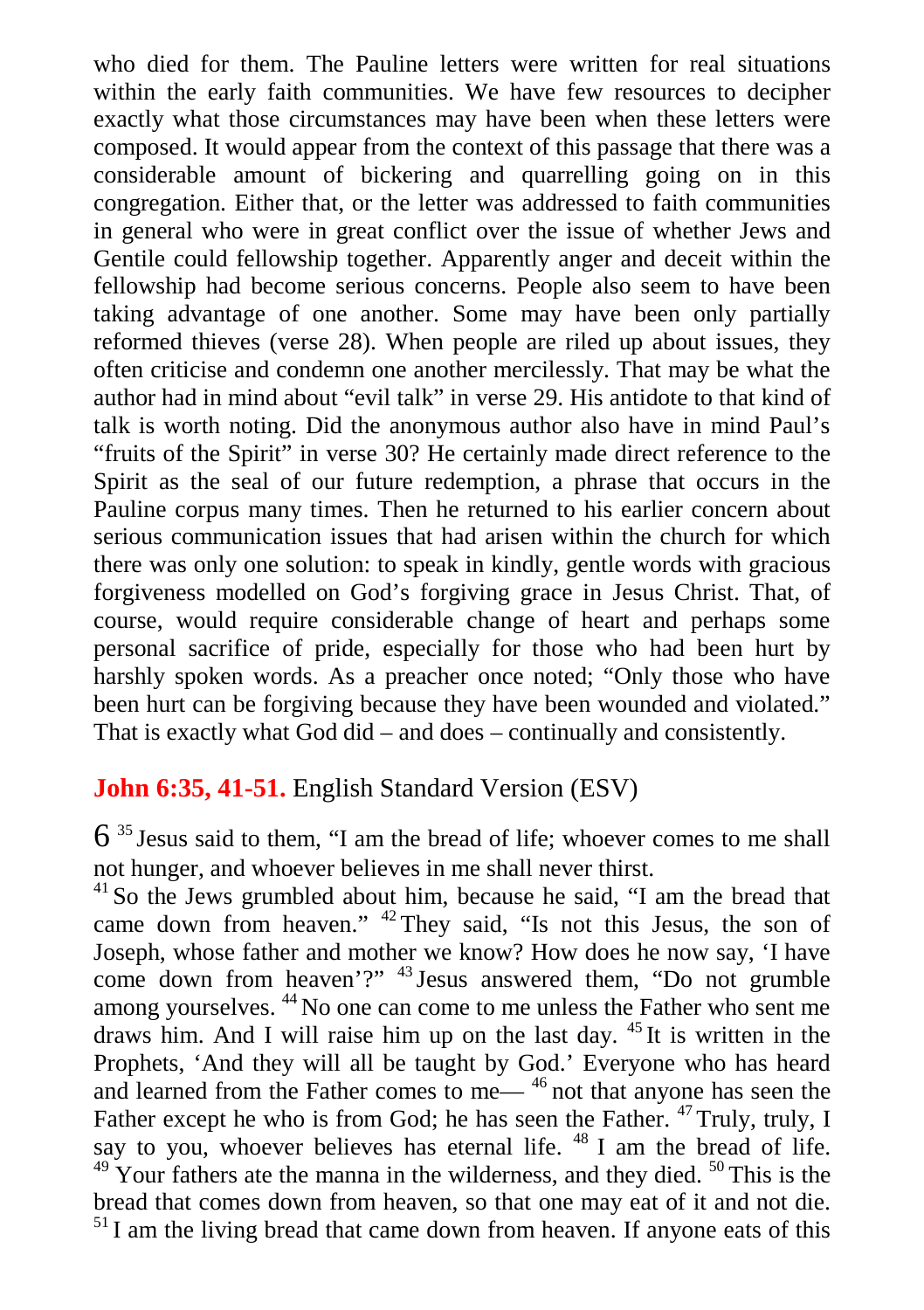bread, he will live forever. And the bread that I will give for the life of the world is my flesh."

**COMMENT:** So different from the other gospels, John adds this discourse to the story of Jesus feeding of the five thousand. It is filled with John's reflections on who Jesus really is and the meaning of his being the bread of life. Jesus' claim to be the complete revelation of God puzzled his Jewish contemporaries. They protested that they knew full well who he was because they knew his parents. Jesus went on to explain that he was not only the successor to the prophets, but the one who makes perfectly plain all that can be known about God and gives eternal, spiritual life to all who believed. John's Gospel was written possibly as long as sixty years after the resurrection for the third generation of Christians. He gave the early church's most profound understanding of what Jesus really means to every generation.

### **Psalm 130** *De profundis* Grail Psalter

#### **R With the Lord there is mercy and fullness of redemption.**

<sup>1</sup> *A Song of Ascents.* Out of the depths I cry to you, O Lord, <sup>2</sup> Lord, hear my voice! O let your ears be attentive to the voice of my pleading. **R**

<sup>3</sup> If you, O Lord, should mark our guilt, Lord, who would survive? 4 But with you is found forgiveness: for this we revere you. **R**

<sup>5</sup> My soul is waiting for the Lord. I count on his word. <sup>6</sup> My soul is longing for the Lord more than watchman for daybreak. (Let the watchman count on daybreak 7 and Israel on the Lord.) **R**

Because with the Lord there is mercy and fullness of redemption, 8 Israel indeed he will redeem from all its iniquity. **R**